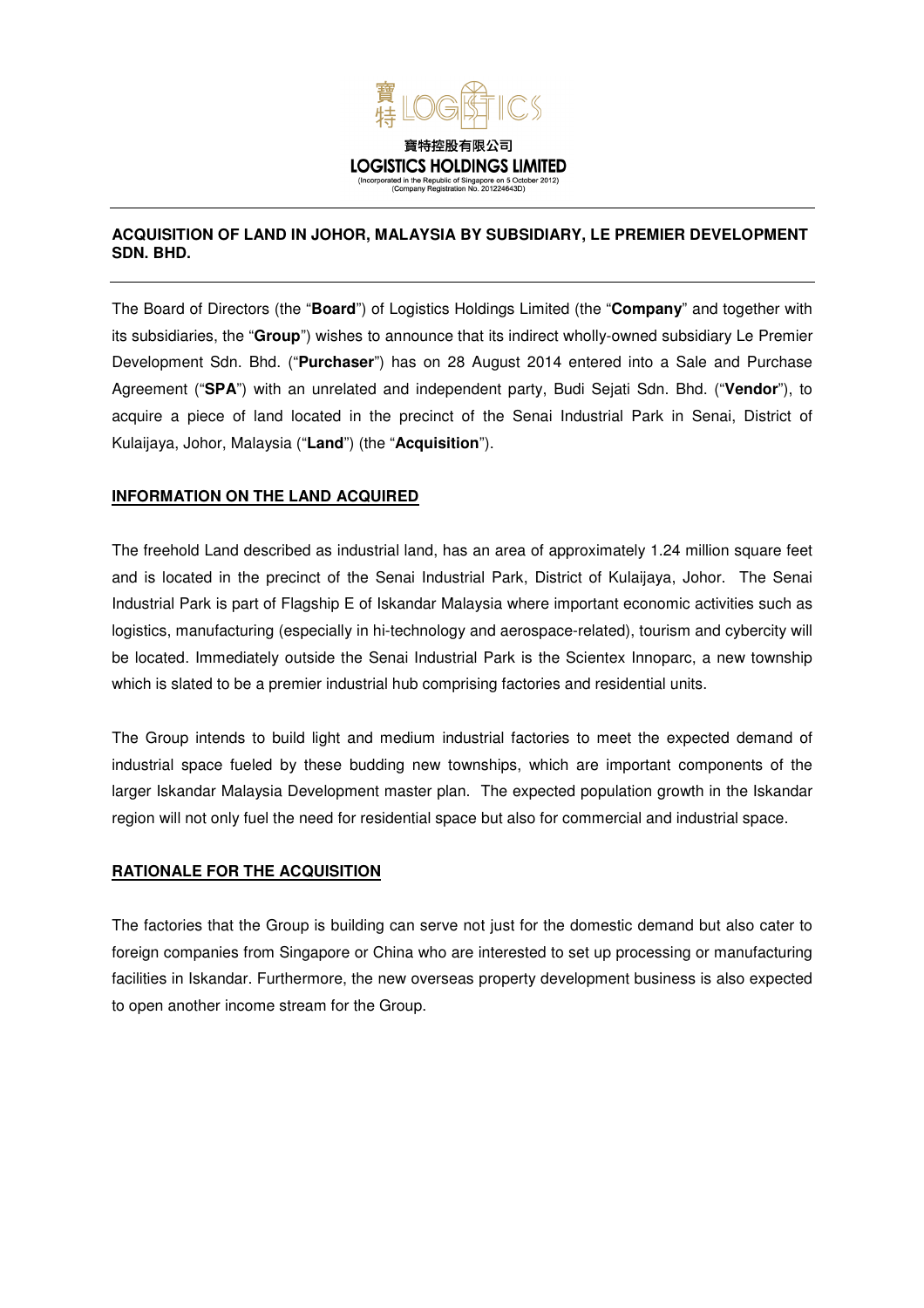## **CONSIDERATION**

The purchase consideration of RM38.8 million (equivalent to approximately S\$15.3 million based on the exchange rate of S\$1.00:RM2.5366 as at the date of this announcement) for the Land (the "**Purchase Consideration**") was arrived based on arm's length negotiations taking into consideration the indicative valuation of RM38.8 million by a professional valuer provided in August 2014.

A deposit of ten per cent. (10%) of the Purchase Price ("**Deposit**") has been paid by the Purchaser to the Vendor. The balance of the Purchase Price shall be paid upon completion of the Acquisition which is scheduled to take place within three (3) months from the date the SPA.

The balance of the Purchase Consideration will be funded by internal resources and bank borrowings.

## **FINANCIAL EFFECTS OF THE ACQUISITION**

The Acquisition is not expected to have any material impact on the earnings per share and net tangible assets per share of the Group for the financial year ending 30 June 2015.

## **INTEREST OF DIRECTORS AND SUBSTANTIAL SHAREHOLDERS**

None of the Directors or controlling shareholders of the Company (other than in their capacity as directors or shareholders of the Company and/or through their respective shareholding interests in the Company) has any interest, direct or indirect, in the Acquisition.

#### **DOCUMENT AVAILABLE FOR INSPECTION**

A copy of the SPA is available for inspection during normal business hours at the Company's registered office at 24 Kranji Road, Singapore 739465 for three months from the date of this announcement.

By Order of the Board

Phua Lam Soon Chief Executive Officer 3 September 2014